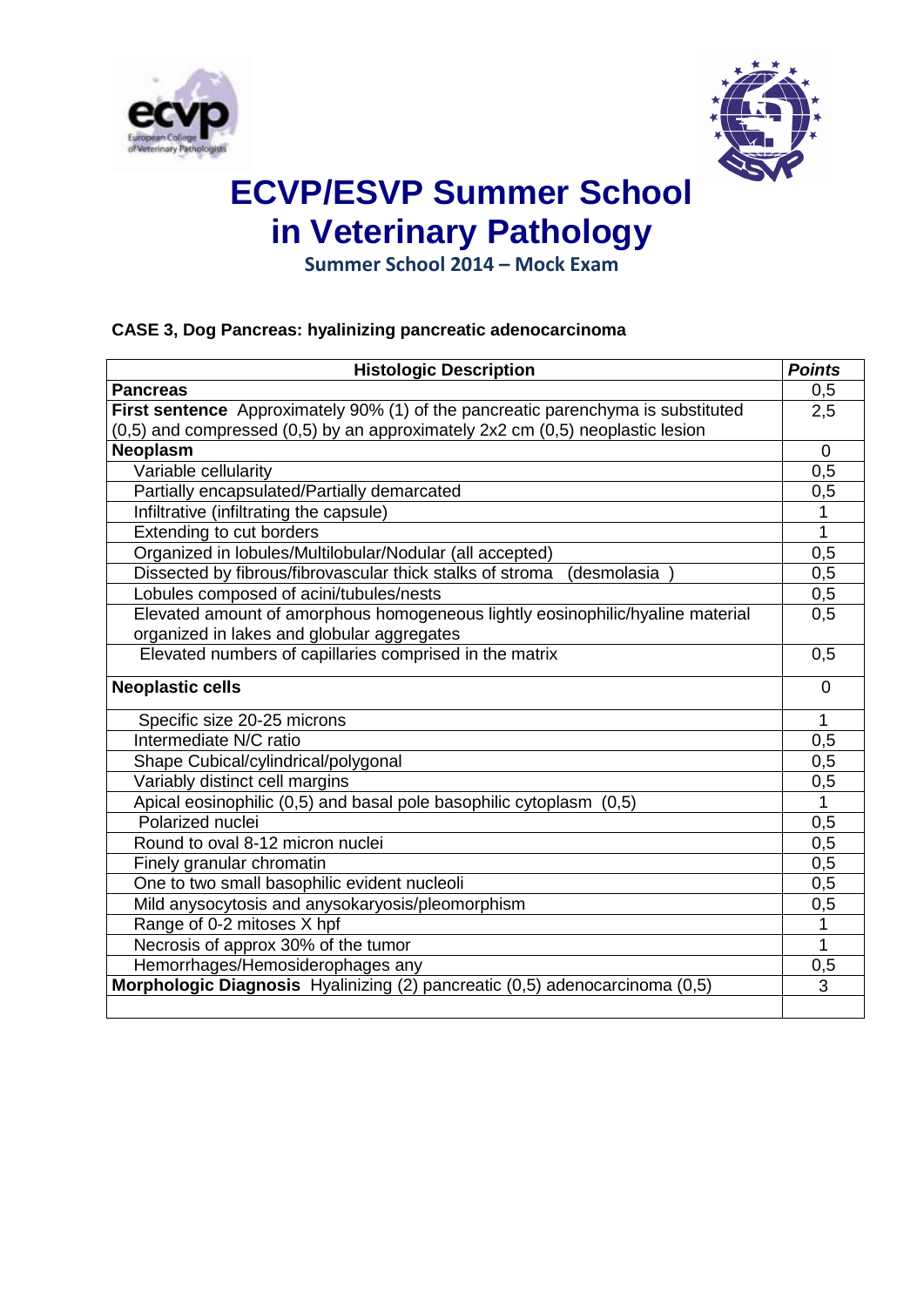



## **ECVP/ESVP Summer School in Veterinary Pathology**

**Summer School 2014 – Mock Exam**

### **DIAGNOSTIC PATHOLOGY**

Vet Pathol 45:475-483 (2008)

Hyalinizing Pancreatic Adenocarcinoma in Six Dogs

M. M. DENNIS, T. D. O'BRIEN, T. WAYNE, M. KIUPEL, M. WILLIAMS, AND B. E. POWERS

M. M. DENNIS, I. D. O BRIEN, I. WAYNE, M. KIUPEL, M. WILLIAMS, AND B. E. POWERS<br>
Veterinary Diagnostic Laboratory (MMD, BEP); Department of Microbiology, Immunology<br>
and Paulology (MW); Animal Population Health Institute (

 ${\bf Abstract.} \quad {\bf E} occrine \ \ \, {\bf B} occrine \ \ \, {\bf B} occrine \ \ \, {\bf B} occrine \ \ \, {\bf B} occrine \ \ \, {\bf B} occrine \ \ \, {\bf B} occrine \ \ \, {\bf B} occrine \ \, {\bf B} occrine \ \, {\bf B} occreme \ \, {\bf B} occariance \ \, {\bf B} variating \ \, {\bf B} occariance \ \, {\bf B} variational \ \, {\bf B} occsequence \ \, {\bf B} occsequence \ \, {\bf B} covariance \ \, {\bf B} covariance \ \, {\bf C} covariance \ \, {\bf C} covariance \ \$ Tubular lumina and tumor stroma contained abundant hyaline material that resembled amploid. The hyaline material was not componiblic, and tumor cells and hyaline material were immunohistochemically laminin, and  $\alpha_1$ -ant

Key words: Amyloid: carcinoma: dogs: hyaline: pancreas: neoplasia.

HISTOPATHOLOGICAL DESCRIPTION IN THE PAPER: aggregates of **eosinophilic hyaline material** that resembled amyloid, which expanded the fine **fibrovascular stroma between tumor cells. Tubular and tubulocystic** architectural patterns predominated but alternated with sparse solid areas where cells were organized in **acini, dilated acini, nests, and trabeculae**. Tumor cells were **cuboidal, polygonal, or columnar**, and had abundant **eosinophilic and granular apical cytoplasm**, suggestive of zymogen granules. **Nuclei were basal, round, and hyperchromatic, with large nucleoli and frequent mitotic figures.** Additional features of cellular atypia included mild **anisocytosis and nuclear pleomorphism**. **Intratubular hyaline material** was more deeply eosinophilic than interstitial hyaline material, and contained a few neutrophils, macrophages, eosinophils, and necrotic cellular debris. Tumors were discontinuously bordered by fibrous connective tissue, suggestive of collapsed pancreatic interstitium. Infiltrative nests of neoplastic epithelial cells extend into the fibrous connective tissue. **The hyaline material and cytoplasmic granules does not stain with mucicarmine or PAS. With Masson's trichrome, hyaline material stains blue-gray. Hyaline material was neither congophilic nor birefringent.**

#### **IMMUNOHISTOCHEMISTRY**

Material negative for AA, amylin, lambda light chains and kappa light chains, laminin, and a1-antitrypsin. **MOST LIKELY BM**

#### **DISCUSSION**

Hyalinizing pancreatic adenocarcinoma is unique variant of exocrine pancreatic carcinoma that was identified in 6 mature-to-elderly mid-sized breed dogs. The neoplasm usually involved the **right limb of the pancreas** and was grossly evident as a **solitary mass**. For most dogs of the study population, the discovery of a pancreatic mass was an **incidental**